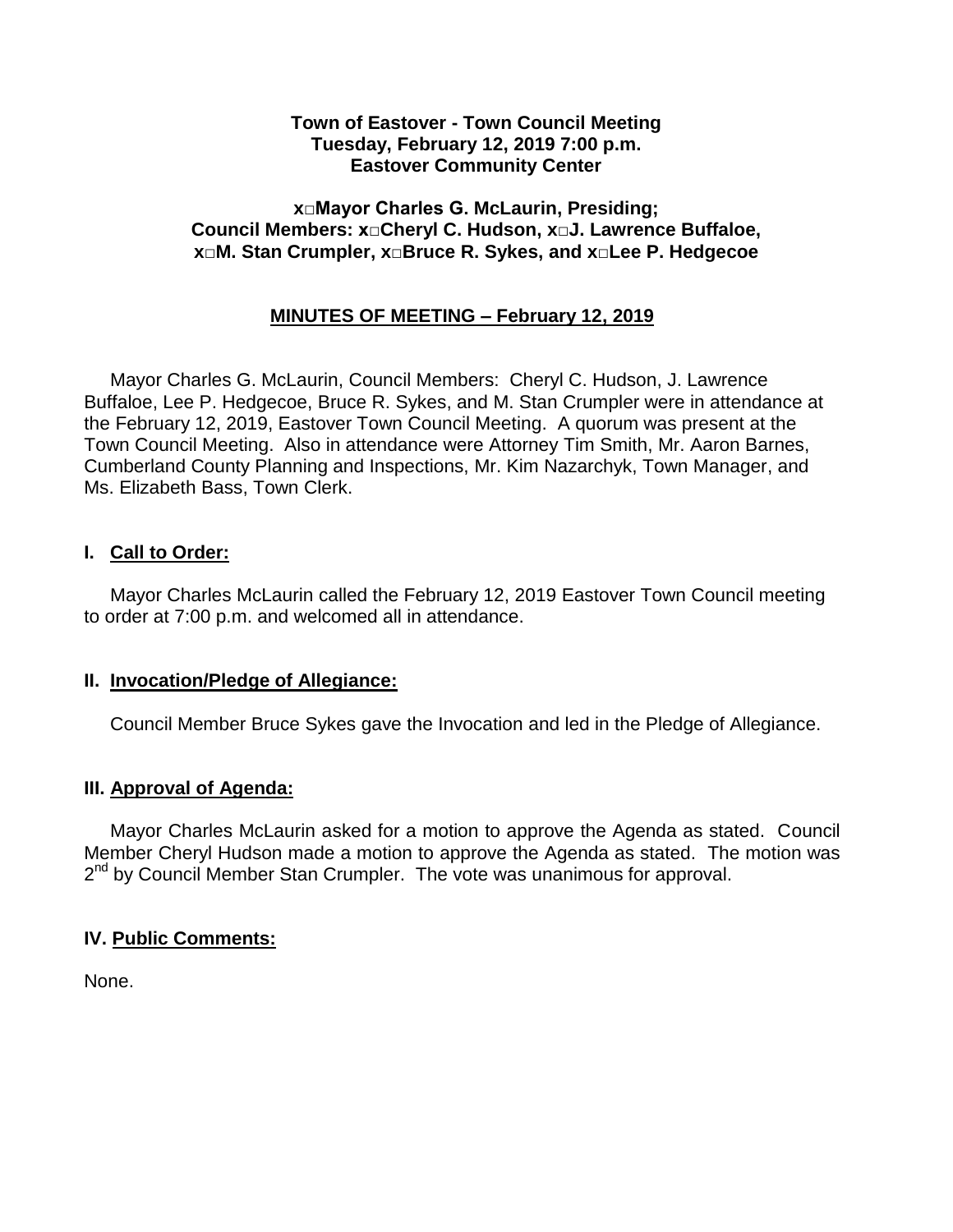### **V. Consent Agenda:**

**1. Consider approval of the Minutes for the January 8, 2019 Town Council Meeting.** 

#### **2. Consider approval of the December, 2018 Financial Reports.**

 Mayor McLaurin asked the Council if they had any questions concerning the Consent Agenda. There were none. Mayor McLaurin asked for a motion to approve/disapprove the Consent Agenda as stated.

 Council Member Cheryl Hudson made a motion to approve the Consent Agenda as stated. The motion was 2<sup>nd</sup> by Council Member Lawrence Buffaloe. The vote was unanimous for approval.

### **VI. Discussion Agenda:**

#### **Agenda Item #1:**

#### **Mr. Ashley Porter, Principal, Eastover Central Elementary School**

 Mr. Ashley Porter thanked the Mayor and Council for allowing him to give them an update. He stated they are enjoying the serenity of winning the National Blue Ribbon Award. A celebration was planned and everyone had a wonderful and exciting experience.

 Mr. Porter informed the Council that Progress Reports would be going home soon and school will end at the end of May 2019.

 The Mayor and Council congratulated Mr. Porter, the staff, and students on winning this prestigious award.

#### **Agenda Item #2:**

### **CASE NO. 19-011. CONSIDERATION OF THE MARY S. & LEE R. BAGGETT PROPERTY; REQUEST FOR A SUBDIVISION REVIEW, COUNTY SUBDIVISION ORDINANCE AND EASTOVER SUPPLEMENTAL AMENDMENTS; ZONING: RR; TOTAL ACREAGE: 4.92 AC. +\-; LOCATION: 3451 DUNN ROAD (US HWY 301). (EASTOVER)**

 Mr. Aaron Barnes, Cumberland County Planning and Inspections, stated that the developer is requesting approval of a four lot subdivision. The developer will be reconfiguring the three existing lots into four proposed lots with the existing dwelling to be located on Lot 1. The property has 650.00 feet of street frontage along SR 2840 (Saraya Drive) and has 350.00 feet of street frontage along US HWY 301 (Dunn Road). The proposed lots will be served by the Eastover Sanitary District's public water and sewer for any new construction. The current zoning is RR. Mr. Barnes stated that each lot would be approximately 1 acre.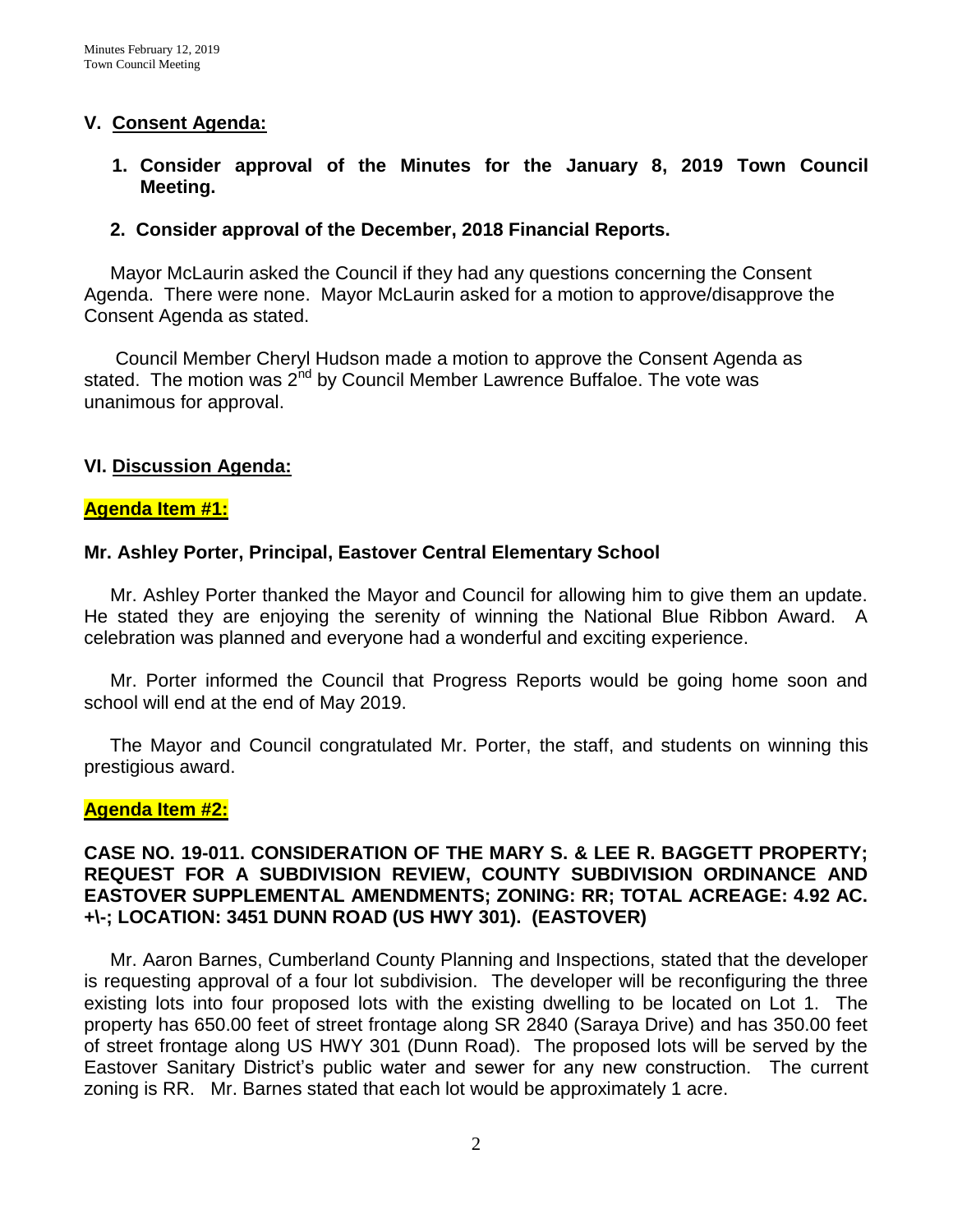After a brief discussion, the Mayor asked the Council if they had any questions concerning Case No. 19-011. There were none. Mayor McLaurin asked for a motion to approve/disapprove Case No. 19-011 as stated.

 Council Member Cheryl Hudson made a motion to approve Case No. 19-011 as stated. The motion was  $2<sup>nd</sup>$  by Council Member Stan Crumpler. The vote was unanimous for approval.

# **Agenda Item #3:**

### **CASE NO. 19-015. CONSIDERATION OF THE HUEY F. & LEOIS FAYE DORMAN PROPERTY; REQUEST FOR A GROUP DEVELOPMENT REVIEW, COUNTY SUBDIVION ORDINANCE AND EASTOVER SUPPLEMENTAL AMENDMENTS; ZONING: RR; TOTAL ACREAGE: 2.55 AC. +\-; LOCATION: 3499 BEARD ROAD (SR 1722). (EASTOVER)**

 Mr. Aaron Barnes, Cumberland County Planning and Inspections, stated that the developer is requesting approval of a group development for two single family dwellings. The property currently has one existing home and wants to place a second dwelling on parcel. The property has 20.00 feet of street frontage along SR 1722 (Beard Road). The proposed dwelling will be served by the Eastover Sanitary District's public water and sewer. This property is currently zoned RR.

 After a brief discussion, the Mayor asked the Council if they had any questions concerning Case No. 19-015. There were none. Mayor McLaurin asked for a motion to approve/disapprove Case No. 19-015 as stated.

 Council Member Bruce Sykes made a motion to approve Case No. 19-015 as stated. The motion was 2<sup>nd</sup> by Council Member Lee Hedgecoe. The vote was unanimous for approval.

### **VII. Receive Mayor's Update:**

- Mayor McLaurin said there should be some completion to the ballpark on March 1, 2019, or so the Council has been told. He said it will be a nice park once finished. A new shelter and bathrooms will be added by the parks and recreation department. He asked each Council Member to take a walk/ride through the park to see the changes.
- Mayor McLaurin stated that the street lights have been ordered and should be put in place this month according to South River Electric. Duke Progress Energy has not returned calls concerning the street lights.